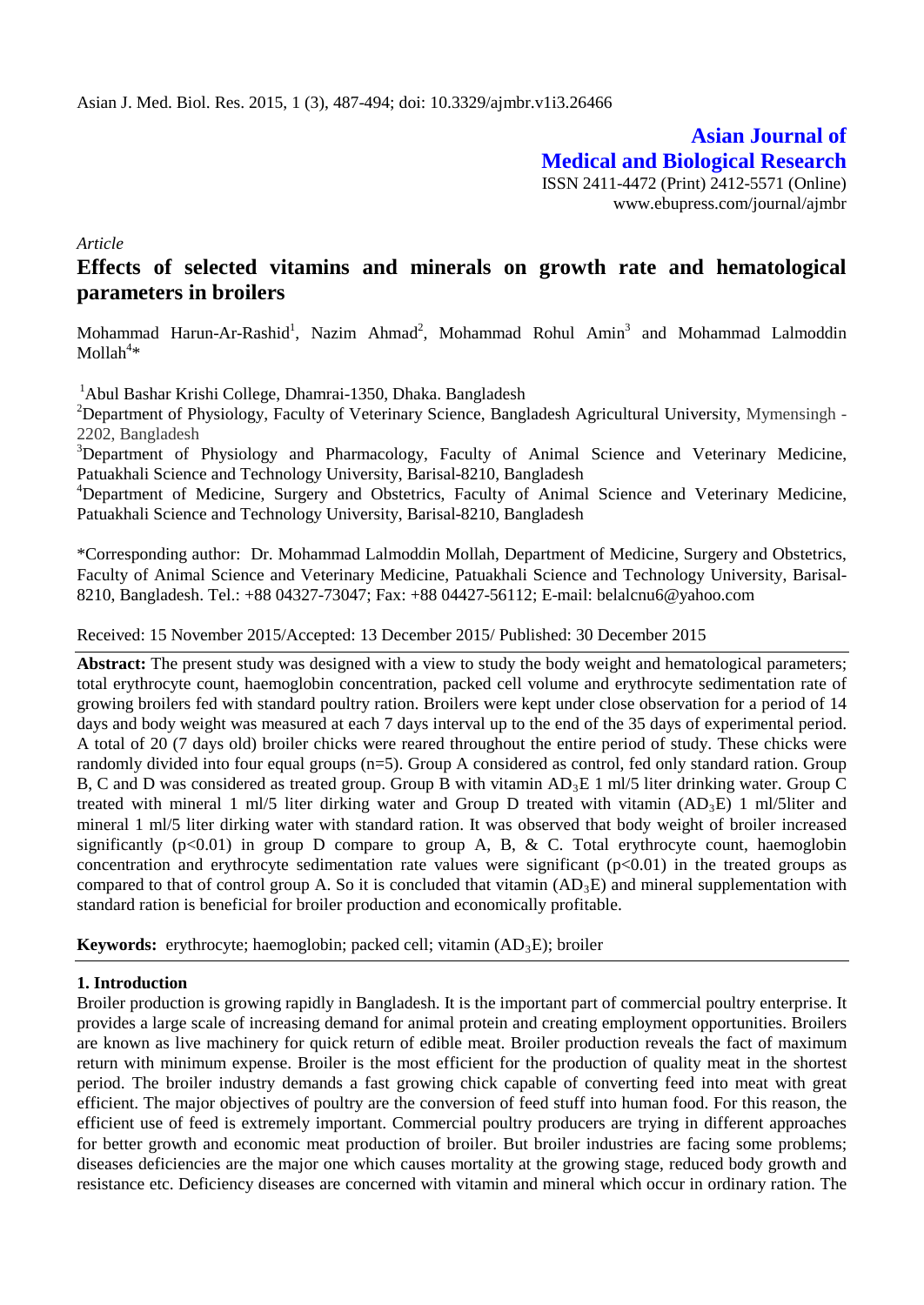optimum vitamin mineral premix supplementation are required for poultry and formulating premixes are to be necessary (McDowell, 2000).

Vitamin mineral premix is the combination of vitamins and minerals which is added to the formulated ration to meet up the requirement of at least few vitamins and minerals that are deficient in the formulated diet. Inclusion of vitamin-mineral premix in the formulated diet has become indispensable practice because feed ingredients do not contain all essential vitamins and minerals at the right amount needed for chicken. Selected vitamins (vita-A, vita- $D_3$  and vita-E) and minerals (calcium, phosphorus, copper, iodine, iron, manganese, sodium and zinc) in the diet. Vitamins and minerals contribute only 10% of the total cost of feed (Singh and Panda, 1988). In comparison to other species, chickens are more susceptible to vitamin deficiency because gut flora can synthesize very little vitamins but compete with the host for dietary vitamins and intensively kept chickens undergo many stresses (Ward, 1996). should be checked carefully Vitamin A, D, riboflavin and  $B_{12}$  are usually low in poultry diets.

However, adding other vitamins to poultry diets is a good insurance to protect birds from deficiency diseases and disorders. Deficiency of vitamin and mineral causes various diseases and disease condition in poultry such as retarded growth, weakness, in-coordination, ruffled plumage, ataxia, blindness, xerophthalmia due to deficiency of vit-A, rickets, osteomalacia for vita-D, encephalomelacia, exudative diathesis for Vit-E and selenium, polyneuritis, curled toe paralysis, perosis impairment of food utilization for vit-B complex and anaemia for vita-B<sub>12</sub> and folic acid deficiency (Pappenheimer *et al.,* 1993). In recent years the importance of certain trace minerals in immune function has become increasingly evident. Selenium, copper, Zinc, cobalt and iron have been shown to alter various components of the immune system (Suttle and Jones, 1989).

Sharmin (Sharmin 2004) detected the effect of hematinics on general health and hematological parameters in Black Bengal goat. The author observed that live weight gain increased significantly  $(p<0.01)$  when treated with hematinics. She reported that there was a significant increase  $(P<0.01)$  in blood levels of hemoglobin, packed cell volume, total erythrocyte count, mean corpuscular volume, mean corpuscular hemoglobin, and mean corpuscular hemoglobin concentration. She also suggested that supplementation of hematinics might be used to improve the general health and hematological parameters in Black Bengal goats. Sarker (Sarker 1992) studied the performance of broiler, fed different types of premixes and ration composed of locally available, feed ingredients is not balanced for vitamin and mineral. Therefore, vitamin and mineral premixes should be added to the broiler ration to reduce mortality and to ensure proper growth rate.

Now a days, various types of vitamin and mineral, Revit ADE and DCP plus (Dicalcium phosphate) etc as produced by different pharmaceutical companies, are available in the market. In Bangladesh, those vitaminmineral premixes are marketed to the poultry farmers. The poultry farmers occasionally get confused by the advertisement of different pharmaceutical companies claiming their products as the best. The vitamin mineral premixes are used by the farmers without knowledge about it. Research should be done on different vitamin mineral premixes performance before being used in the broiler diet. But there is little reliable experimental evidence about the performance of these selected vitamin and mineral such as Revit ADE and DCP plus (Opsonin Pharma Limited, Agrovet unit) on the performance of broiler chicks (Sarker 1992). Considering the above facts the present study was undertaken with the following objectives:

- a) To study the effect of vitamin and mineral on growth of broiler chicks.
- b) To study the effect of vitamin and mineral supplementation on haematological parameters.

#### **2. Materials and Methods**

#### **2.1. Experimental design**

A total of 20 (7day old) "Hubbard classic (France)" broilers chicks were randomly divided into four (4) equal groups (n=5) and numbered them as group A, B, C and D. Group A was considered as control fed with commercial feed. Group B was fed with vitamin supplementation at 1 ml/5 liter of drinking water, group C was fed with mineral supplementation at 1 ml/5 liter of drinking water and group D was supplemented with both vitamin and mineral at 1 ml/5 liter drinking water. Broilers were kept under close observation for a period of 14 days and body weight was measured at each 7 days interval up to the end of experimental period (35 days). The physical appearances were observed during the experimental period and at the end of the experimental period the broilers were sacrificed to collect blood sample for haematological (TEC, Hb, PCV and ESR) examination.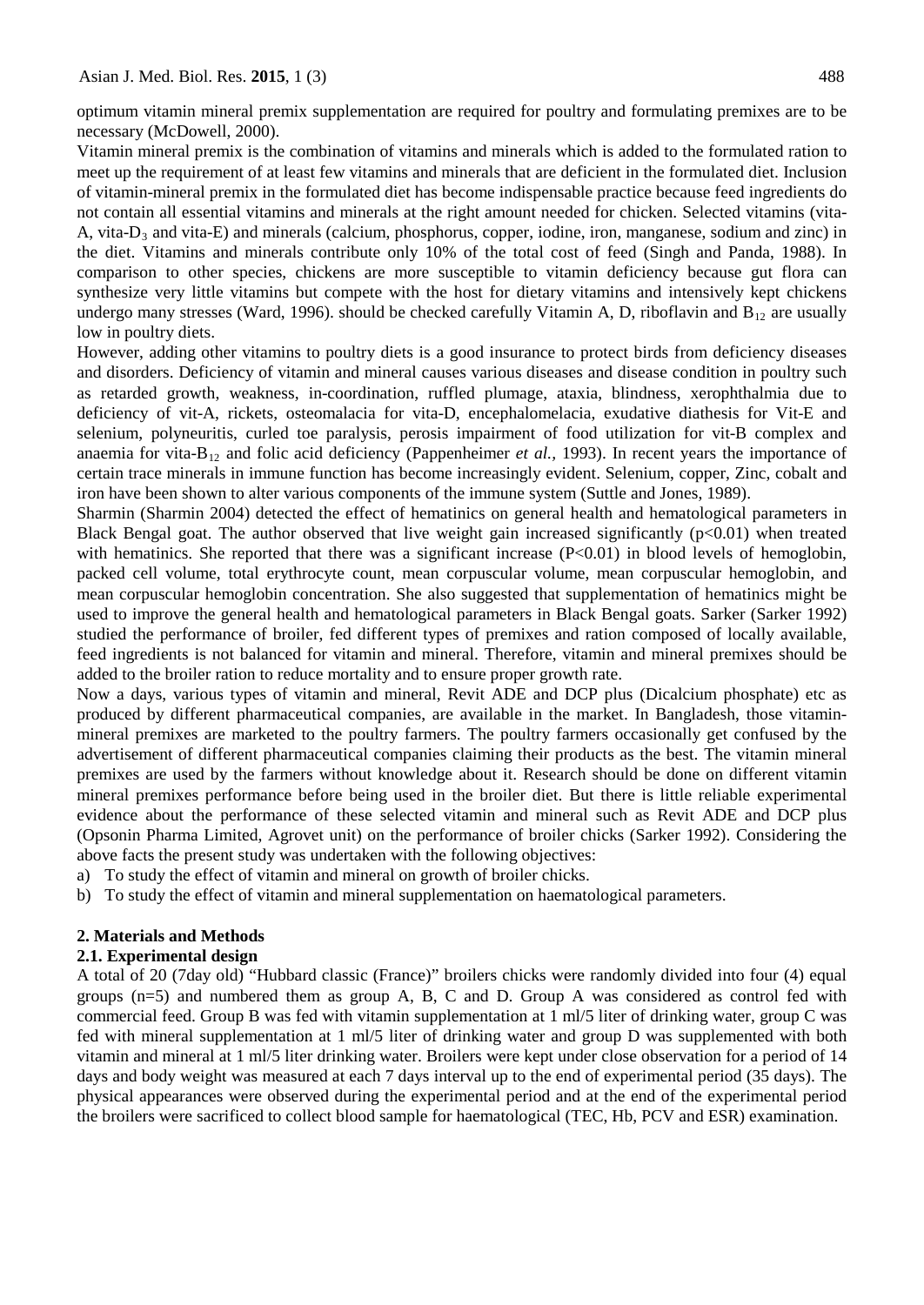### **2.2. Preparation of the experimental shade**

The experimental shade was cleaned, washed using clean tap water and disinfected using Iosan<sup>(R)</sup>. Then it was kept empty for 3 days before placing the experimental birds. The litter of rice husk was used before placing the bird in the shade. All necessary equipments were set properly to care the broiler chicks successfully.

# **2.3. Experimental birds**

Seven days old, broilers chicks were purchased from CP Bangladesh Co. Ltd., Mymensingh for the present study. They were brought to the Kadir Poultry Farm in a well ventilated cartoon boxes to avoid suffocation. Broiler chicks were housed in proper atmosphere and hygienic condition. They were feed with standard boiler starter and finisher formulated by quality feed Ltd. throughout the experimental period. On day twenties the broilers were randomly assigned to one of four equal groups and each consisting of five birds. Diet and water were made available to the broiler daily for the entire period of the experiment.

# **2.4. Management practices**

Fresh and clean drinking water was supplied available in all times. Feeder and waterer spaces were provided to the birds according to the recommendation of Panda *et al*. (1987). Each pen was 2.5ft ×2 ft and was allotted for 5 birds. Therefore, floor space provided for each bird was  $1 \text{ ft}^2$ . Fresh and dried rice husk was used as litter, at a depth of about 5 cm. As per schedule (Panda *et al*. (1987).the old litter material was changed using new rice husk to prevent birds from fungal and coccidial attack. The birds were always exposed to a continuous lighting of 12 hours, a day. During night electric bulbs were used to provide necessary light. In order to maintain required temperature and humidity inside the shade all the windows were kept open during day and at night electric bulbs were provided as a source of heat. Feeder and waterer were cleaned and dried daily before use. Proper hygienic and strict sanitary measures were also taken during the experimental periods.

# **2.5. Body weight of broiler chicks**

The body weight of each bird was measured with the help of balance on the  $1<sup>st</sup>$  day of the experiment sequential at 7 days interval upto the end of the experiment (35 days).

# **2.6. Blood collection**

A series of sterile test tubes containing anticoagulant 4% (sodium citrate) at a ratio of 1: 10 was taken. Sequential killing was done and blood was collected from each bird. The hematological studies were performed within two hours of blood collection.

# **2.7. Determination of total erythrocyte count (TEC)**

The counting and calculation of erythrocytes were performed. For erythrocyte count, dry clean red piptte was dipped into the blood and exactly 0.5 mark blood was drawn into the pipette. Then the tip of the pipette was cleaned by cotton and immediately placed into Hayem's solution and was filled upto 101 marks. The pipette was shaked vigorously by an electric shaker for proper mixing. The unit was expressed in millions per mm<sup>3</sup> of blood.

# **2.8. Estimation of haemoglobin (Hb)**

0.1N Hydrochloric acid (Hcl) was taken in the graduated diluting tube upto 2 mark with the help of a dropper. Exactly 0.02 ml of sample blood was added directly into the diluting fluid by Sahli pipette. Distilled water was added drop by drop and stirred unit the color of the content matches to that of the standard color of the comparator. The haemoglobin (Hb) was recorded within 10 minutes and was expressed in gm%.

# **2.9. Determination of packed cell volume (PCV)**

After completion of ESR recording the Wintrobe's tubes were placed in the centrifuge machine and centrifuged @ 3000 rpm for 30 minutes. Then the hematocrit of pcv was recorded. The percent volume occupied by the hematocrit was calculated by using the following formula.

Height of total blood in cm  $PCV\% = \frac{\text{Height of the red cell column in cm}}{100} \times 100$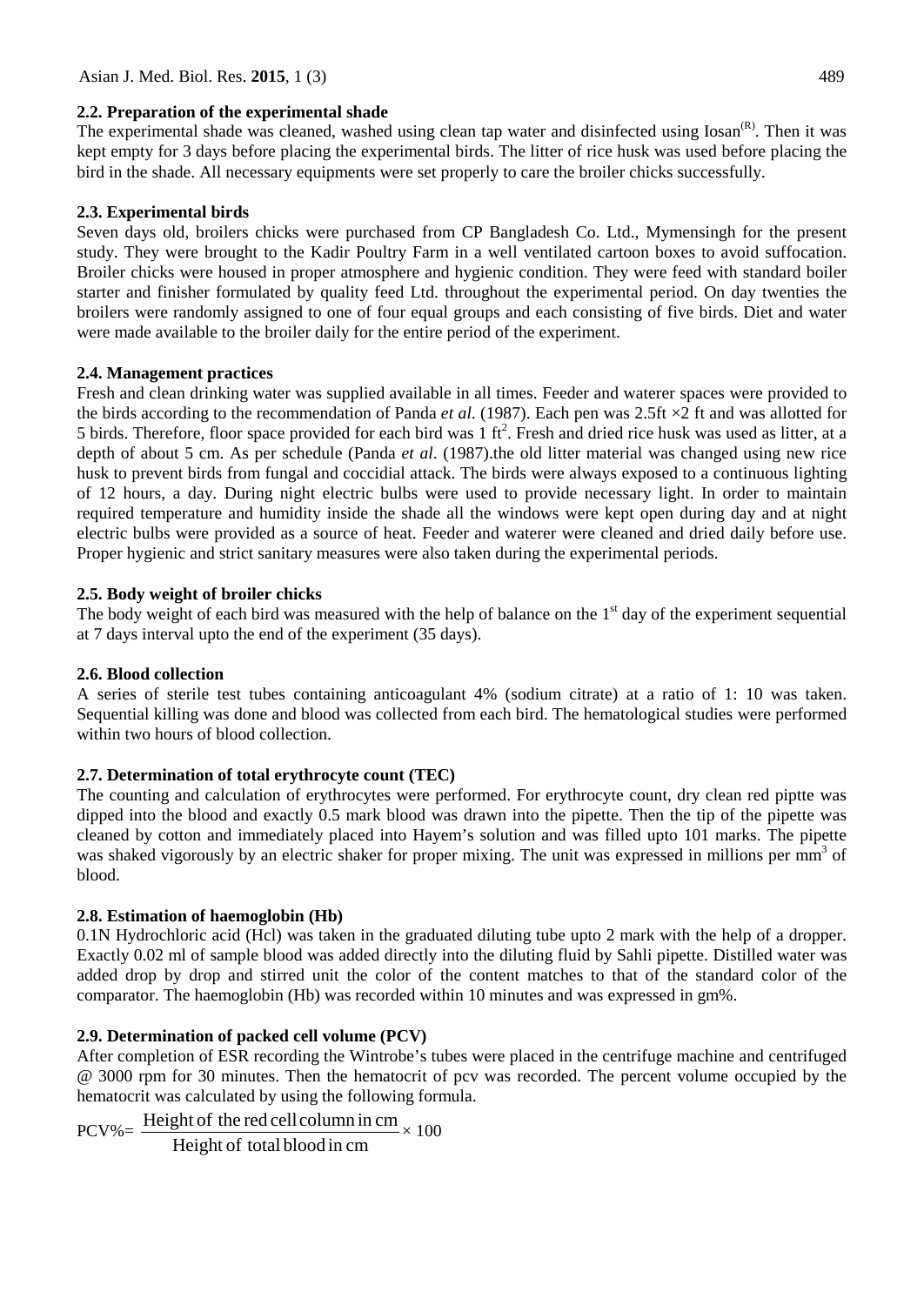### **2.10. Determination of erythrocyte sedimentation rate (ESR)**

The fresh heparinized blood was placed into the Wintrobe's Hematocrit tube by using Wintrobe's pippete exactly upto the 0 (zero) mark. Excess blood above the mark was wipped away by using cotton. Then the filled tubes were placed verticallty in the wooden rack. after one hour the erythrocytes sedimentation rate was recorded from the top of the pipette. The result was expressed in mm in  $1<sup>st</sup>$  hour.

# **2.11. Statistical analysis**

The recorded data were compiled and tabulated for statistical analysis. Analysis of variance was done with the help of computer package MSTAT. The mean differences among the treatments were determined as per Duncan's Multiple Range Test (Gomez and Gomez, 1984). Values of p < 0.05 were considered significant.

# **3. Results and Discussion**

Exogenous vitamin and mineral supplementation were used in broilers to observe the effects on body weight gain and hematological parameters such as total erythrocyte count millions/mm<sup>3</sup>, hemoglobin concentration gm/dl, packed cell volume %, erythrocyte sedimentation rate (mm in first hour).

# **3.1. Effect on the body weight**

Body weight of different groups of birds is presented in Figure. 1. Body weight on day 7 (0 day of experiment) was more or less similar 139.00 $\pm$ 1.30 gm in group A, 144.40 $\pm$ 1.81 gm in group B, 147.40 $\pm$ 1.78 gm in group C and 149.80±3.20 gm in group D.

On  $14<sup>th</sup>$  days of age (7<sup>th</sup> day of experiment) it was observed that the body weight in control group A was  $415.00\pm5.00$  gm and in the treated group B was  $497.00\pm5.39$  gm, in group C was  $508.00\pm4.64$  gm and in group D was 540.00±18.71 gm.

On 21 days of age ( $14^{th}$  day of experiment) the body weight in control group A was 669.60±5.71 gm and in the treated groups were 706.00±4.30 gm in group B, 710.00±3.22 gm in group C and 735.00±5.48 gm in group D.

On 28 days of age  $(21<sup>st</sup>$  day of experiment) the body weight in control group A was recorded 1088.00 $\pm$ 3.39 gm and in the treated group B was recorded 1150.00 $\pm$ 3.54 gm, group C was 1150.00 $\pm$ 3.54 gm and group D was 1173.00±5.39 gm.

On 35 days of age  $(28<sup>th</sup>$  day of experiment) the body weight in control group A was recorded 1616.00 $\pm$ 51.44 gm and in the treated group B was recorded 1720.00±26.08 gm, group C was 1740.00±13.04 gm and group D was 1868.00±57.48 gm. The body weight gradually increased due to vitamin and mineral supplementation with water and at the terminal day of experiment, the average body weight of all treated groups were statistically significant (p<0.01) than the control group. The highest body weight was recorded in group D (1868.00 $\pm$ 57.48 gm).

Data cataloged on 7, 14, 21, 28 and 35 days of age shows that body weight increased significantly. The body weight increased slowly in the control group A in respective days of experiment but rise of body weight was noticed in the treated groups (B, C and D) in compared with control. The increased rate of body weight gain in the treated groups might be due to an increased feed absorption, utilization, digestion and metabolism of supplied nutrient specially protein essential for their health and body weight gain. The increased weight recorded in present finding resembles to that of Deyhim (Deyhim *et al.,* 1995) who reported that weight gain and feed efficiency increased statistically with vitamin mineral supplementation. The findings of the present study are in agreement with the findings (Huff *et al.,* 1992).

Rahman (Rahman 2000) observed the mean body weight in normal broiler birds was 1612.50 - $\pm$ 201.56 gm at 4-5 week of age. [Kutlu \(](http://www.ncbi.nlm.nih.gov/entrez/query.fcgi?db=pubmed&cmd=Search&itool=pubmed_AbstractPlus&term=%22Kutlu+HR%22%5BAuthor%5D)kutlu 2001) shown that ascorbic acid supplementation increased body weight gain, [Lauzon \(](http://www.ncbi.nlm.nih.gov/sites/entrez?Db=pubmed&Cmd=Search&Term=%22Lauzon%20DA%22%5BAuthor%5D&itool=EntrezSystem2.PEntrez.Pubmed.Pubmed_ResultsPanel.Pubmed_RVAbstract)Lauzon *et al.* 2008) determined the effect of vitamin E on growth performance and excreta and liver vitamin E concentrations of broilers. They found that the mean excreta vitamin E concentration at day 7 post-hatching was 17.2 IU/kg (DM basis). The percentages of vitamin E excreted were based on analyzed vitamin E concentrations in the diet. Increased concentration of vitamin E increases liver alpha-tocopherol concentrations. [Singh](http://www.ncbi.nlm.nih.gov/sites/entrez?Db=pubmed&Cmd=Search&Term=%22Singh%20H%22%5BAuthor%5D&itool=EntrezSystem2.PEntrez.Pubmed.Pubmed_ResultsPanel.Pubmed_DiscoveryPanel.Pubmed_RVAbstractPlus) (Singh *et al.*2006) studied the effects of selenium and vitamin E supplementation on some immune parameters. Chicks were immunized against Newcastle disease virus (NDV) vaccine at 21 d of age and produced significantly higher HI antibody titers. The result suggested that vitamin E (0-200mg/kg) and selenium (0-0.2mg/kg diet) have synergistic effects on immune responses.

[Swain \(Wwain](http://www.ncbi.nlm.nih.gov/entrez/query.fcgi?db=pubmed&cmd=Search&itool=pubmed_AbstractPlus&term=%22Swain+BK%22%5BAuthor%5D) *et al.* 2000) showed the effect of dietary vitamin E, selenium (Se) and their different combinations on body weight gain, food consumption, food conversion efficiency, leukocyte migration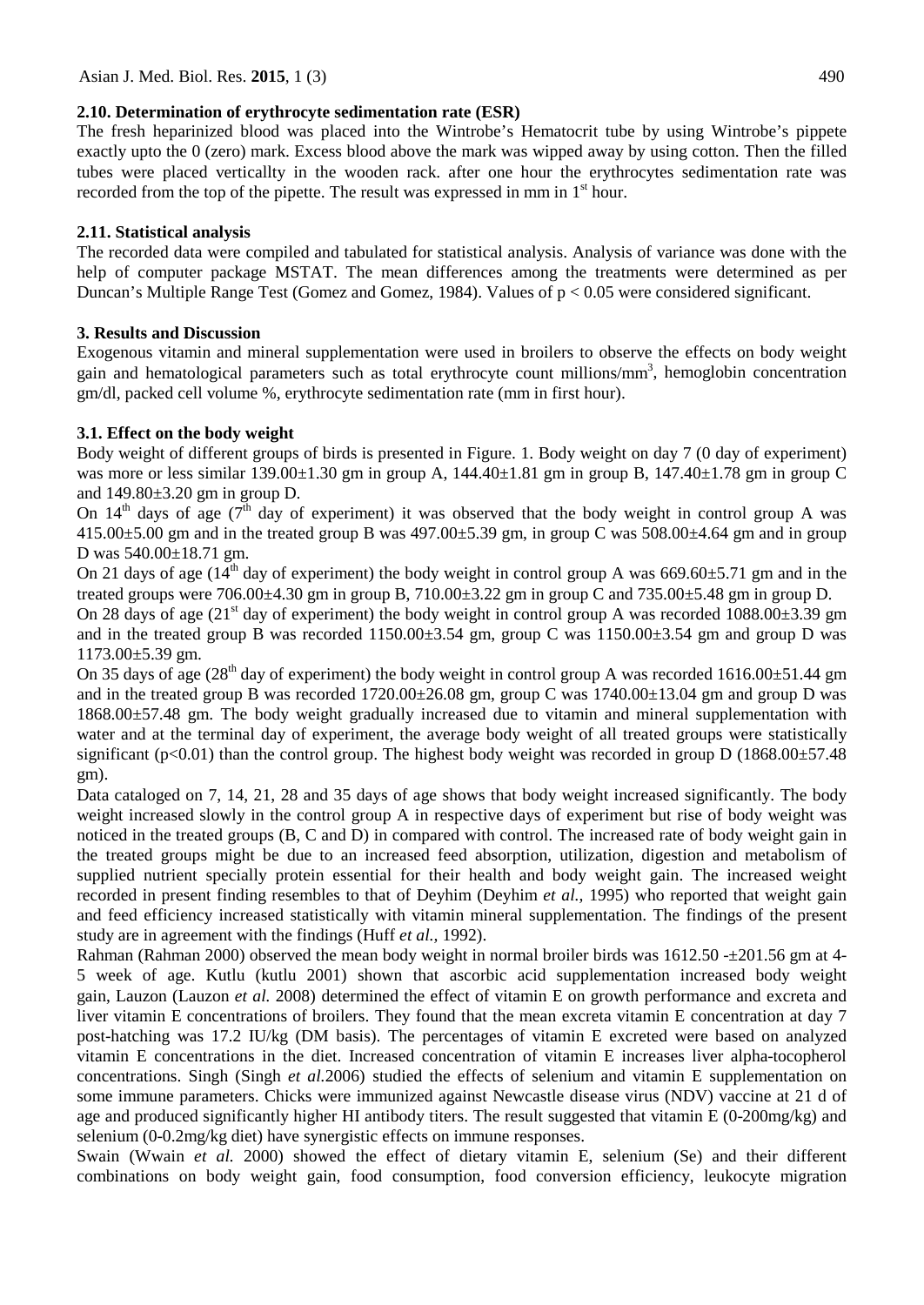inhibition and antibody production was determined in broilers. Maximum body weight gain and best efficiency of food utilization were obtained in chicks fed diets containing 0.50 mg/kg Se and 300 IU/kg vitamin E. Significantly higher antibody titers (HI and ELISA) at 10 d PI were attributed to 0.06 mg/kg and 150 IU/kg Se and vitamin E, respectively. These data suggest that optimum growth and immune response may be achieved at supplemental level of Se of 0.06 mg/kg and vitamin E at 150 IU/kg. Ali (Ali *et al.* 1995) conducted an experiment with commercial broiler given a basal diet supplemented with 4 different commercially available premixes (Vitamin-mineral premix, Nutripol, Rousselot SA and Nutrimix B) and with a home product premix. There was no significant difference among treatment in the rate of weight gain or feed conversion efficiency. The incidence of deficiency diseases were zero with home produced premix and ranged from 6.7 to 13% for the commercially available premixes. The present findings are also suggested that the selected vitamins and minerals significant increased in body weight in treated groups.



**Figure 1. Body weight changes after 35 days of treatment with commercial feed, fed with vitamin, fed with mineral and fed with both vitamin and mineral in broiler (n = 5 in each group). Data are expressed as mean ± SD, \* p < 0.01 significantly different for broiler control. Feed with vitamin, mineral, vitamin and mineral supplementation at 1ml/5 liter of drinking water.**



**Figure 2. Effect of exogenous vitamin and mineral on total erythrocyte count (TEC) in different group of broiler. Data are expressed as mean ± SD, \* p < 0.01 significantly different for broiler control. Feed with vitamin, mineral, vitamin and mineral supplementation at 1ml/5 liter of drinking water.**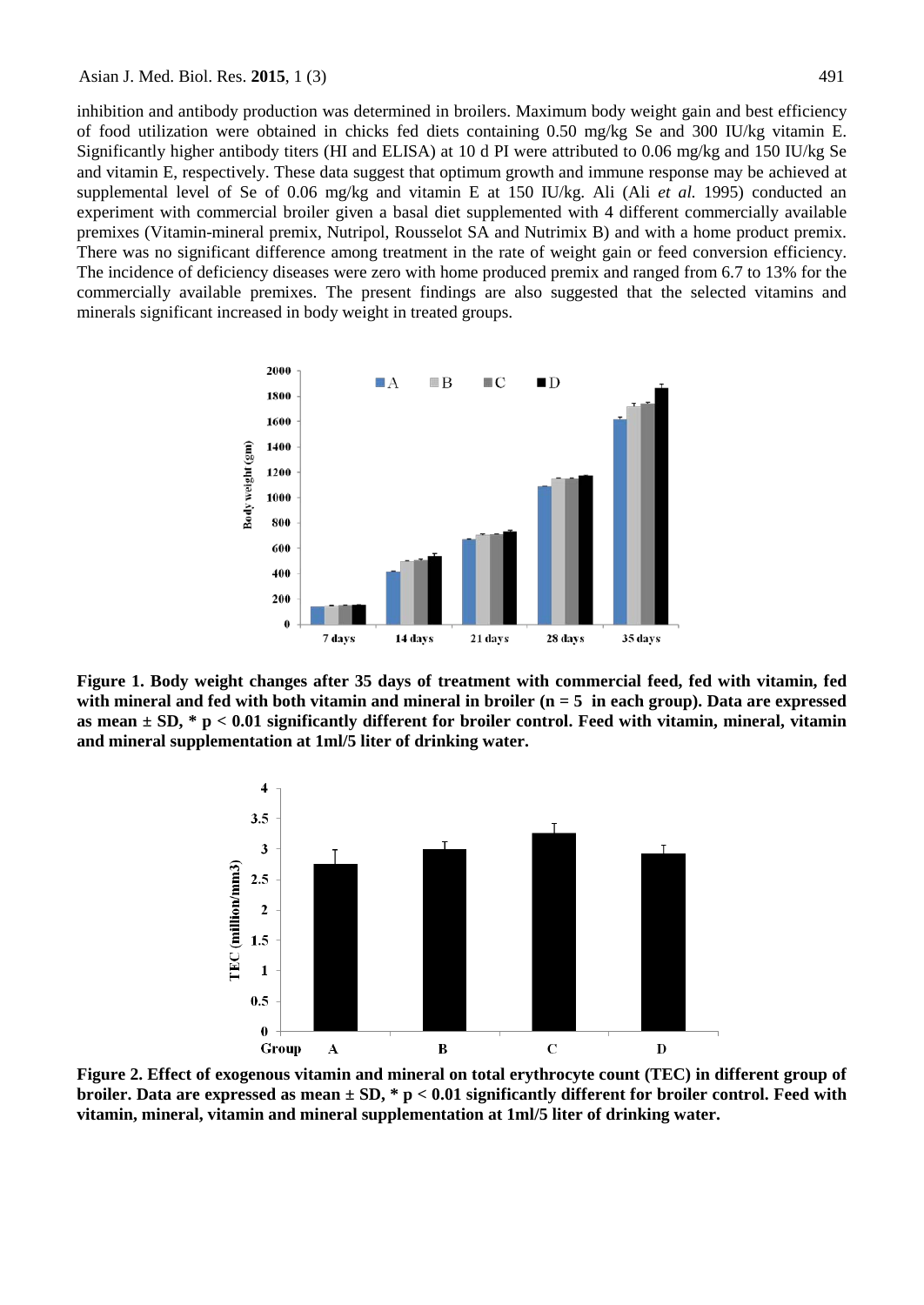

**Figure 3. Effect of exogenous vitamin and mineral on haemoglobin (Hb) in different group of broiler. Data are expressed as mean ± SD, \* p < 0.01 significantly different for broiler control. Feed with vitamin, mineral, vitamin and mineral supplementation at 1ml/5 liter of drinking water.**



**Figure 4. Effect of exogenous vitamin and mineral on packed cell volume (PCV) in different group of broiler. Data are expressed as mean ± SD, \* p < 0.01 significantly different for broiler control. Feed with vitamin, mineral, vitamin and mineral supplementation at 1ml/5 liter of drinking water.**



**Figure 5. Effect of exogenous vitamin and mineral on erythrocyte sedimentation rate (ESR) in different group of broiler. Data are expressed as mean ± SD, \* p < 0.01 significantly different for broiler control. Feed with vitamin, mineral, vitamin and mineral supplementation at 1ml/5 liter of drinking water.**

#### **3.2. Effects on hematological parameters**

The hematological parameters are presented at final day of experiment (35 days of age). The TEC in control group A was  $2.76 \pm 11.83$  million/mm<sup>3</sup>, group B was  $3.00 \pm 12.02$  million/mm<sup>3</sup>, group C was  $3.26 \pm 12.86$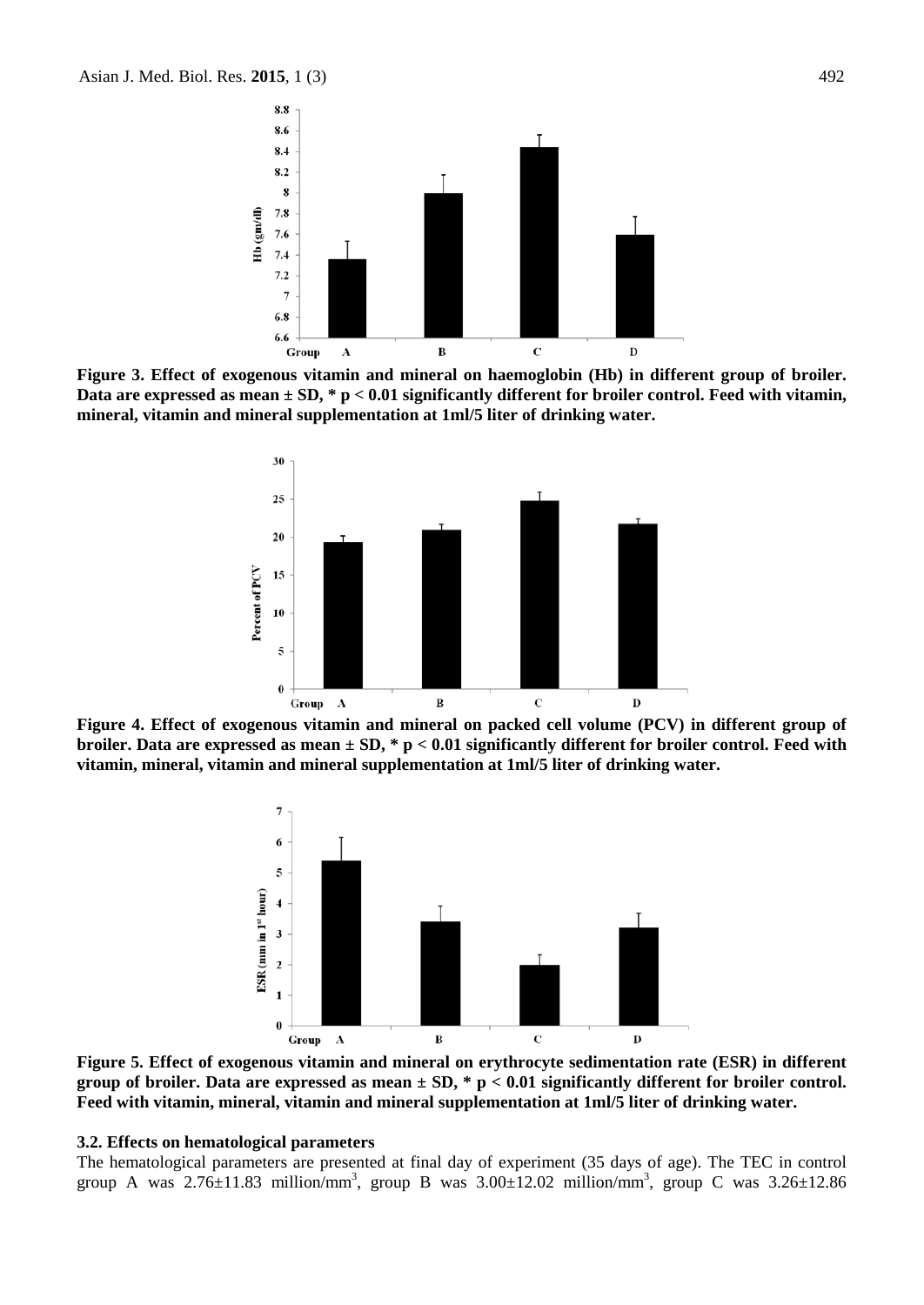Asian J. Med. Biol. Res. **2015**, 1 (3) 493

million/mm<sup>3</sup> and group D was 2.93 $\pm$ 8.35 million/mm<sup>3</sup>. The highest values of TEC in the group C (3.26 $\pm$ 12.86 million/mm<sup>3</sup>) and lowest in control group A  $(2.76 \pm 11.86 \text{ million/mm}^3)$  as shown in figure 2. The Hb content in control group A was  $7.36\pm0.1$  gm/dl, group B was  $8.00\pm0.17$  gm/dl, group C was  $8.44\pm0.12$  gm/dl and group D was 7.60 $\pm$ 0.17 gm/dl as shown in figure 3. The highest value of Hb content was recorded in group C (8.44 $\pm$ 0.12 gm/dl) and lowest value of Hb was in group A (7.36±0.1 gm/dl). As shown in figure 4. The value of packed cell volume (PCV) of groups A, B, C and D were 19.40±0.81 %, 21.00±0.71%, 24.80±1.11% and 21.80±0.66 % respectively. The highest value was found in group C (24.80±1.11%) and lowest was in control group A  $(19.40\pm0.81\%)$ . The erythrocyte sedimentation rate (ESR) value of groups A, B, C and D were 5.4 $\pm$ 0.8, 3.4±0.5, 2.00±0.32 and 3.20±0.49 mm in first hour respectively. The lowest value was found in group C  $(2.00\pm0.32$  mm in first hour) and highest was in control group A  $(5.40\pm0.75$  mm in first hour) as shown in figure 5.

Javed (Javed 2003) reported that hematological parameters studied there is no significant differences between treatment and control groups in hemoglobin concentration and total erythrocyte count. Williams (Williams 1986) carried out an experiment in 34 male domestic chicks of 21 days old to study packed cell volume. He found that the mean packed cell volume was 28.7 percent with range from 23 to 39 percent. The ESR of day old chicks was found to be very high which was not related to protein contain of plasma. The ESR in female birds was also higher than the male especially in first hour.

The increased level of total erythrocyte, hemoglobin and packed cell volume might be due to the effects on hemopoietic organs. Some vitamins such as vitamin  $B_{12}$ , pantothenic acid, folic acid, biotin etc which are essential for normal growth of the hemopoietic organs and erythropoiesis. The hematological parameters of erythrocytes and other components of blood varied due to the influence of age, sex, environment, exercise, nutritional status and climate. This present finding differs with the earlier report of (Trans *et al.,* 2000), who observed no significant effect of vitamin E supplementation on any of the hematological parameters (TEC, Hb, PCV and ESR).

#### **4. Conclusions**

The present study indicates that vitamin-mineral premix supplementation enhanced the growth of broilers. At the final day of the experiment the body weight was significantly increase in the treated groups in comparison with that of the control group. Initial day of experiment hematological parameters like TEC, Hb concentration, PCV and ESR values were more or less similar among all groups but after feeding of commercial vitaminmineral premix the values were started increase significantly in the treated groups compared to that of control group. The findings it could be suggested that supplementation of vitamin mineral premix and standard poultry ration are essential for proper growth, to increase body resistance capacity, prevents of deficiency diseases and decrease mortality rate of poultry especially growing broiler chicks and this prevent great economic loss.

#### **Conflict of interest**

None to declare

#### **References**

- Ali S, Aktam M, Farque AR, Ashraf M and Amin Z, 1995. Comparative efficiency of different vitamin supplementation in broiler's starter ration. Pakistan Veterinary Journal, 5: 140-142.
- Deyhim F, Sloceker BS, Adeleye BG and Teeler RG, 1995. The effects of heat distress environment, vitamin and trace mineral supplementation on performance, blood constituents and tissue mineral concentrations in broiler chicken. Nutrition Research, 15: 521-526.
- Gomez KA, and Gomez AA, 1984. Duncan's Multiple Range Test. Statistical procedures for Agricultural Research. 2<sup>nd</sup> Edi. John Wiley and Sons, 207-215.
- Huff WE, Kubena LF, Harvey RB and Philips TD, 1992. Effect of vitamin-mineral supplementation on growing chicks. Poultry Science, 71: 64-69.
- Javed MT, Ahmad F, Rafique NZ and Bashir M 2003. Effects of higher levels of chromium and copper on some hematological parameters and serum proteins in broilers. Pakistan Veterinary Journal, 23: 31-35.
- [Kutlu HR](http://www.ncbi.nlm.nih.gov/entrez/query.fcgi?db=pubmed&cmd=Search&itool=pubmed_AbstractPlus&term=%22Kutlu+HR%22%5BAuthor%5D) , 2001. Influences of wet feeding and supplementation with ascorbic acid on performance and carcass composition of broiler chicks exposed to a high ambient temperature[. Arch. Tierernahr,](javascript:AL_get(this,%20) 54:127-39.
- [Lauzon DA,](http://www.ncbi.nlm.nih.gov/sites/entrez?Db=pubmed&Cmd=Search&Term=%22Lauzon%20DA%22%5BAuthor%5D&itool=EntrezSystem2.PEntrez.Pubmed.Pubmed_ResultsPanel.Pubmed_RVAbstract) [Johnston SL,](http://www.ncbi.nlm.nih.gov/sites/entrez?Db=pubmed&Cmd=Search&Term=%22Johnston%20SL%22%5BAuthor%5D&itool=EntrezSystem2.PEntrez.Pubmed.Pubmed_ResultsPanel.Pubmed_RVAbstract) [Southern LL](http://www.ncbi.nlm.nih.gov/sites/entrez?Db=pubmed&Cmd=Search&Term=%22Southern%20LL%22%5BAuthor%5D&itool=EntrezSystem2.PEntrez.Pubmed.Pubmed_ResultsPanel.Pubmed_RVAbstract) and [Xu Z,](http://www.ncbi.nlm.nih.gov/sites/entrez?Db=pubmed&Cmd=Search&Term=%22Xu%20Z%22%5BAuthor%5D&itool=EntrezSystem2.PEntrez.Pubmed.Pubmed_ResultsPanel.Pubmed_RVAbstract) 2008. The effect of carrier for vitamin E on liver concentrations of vitamin E and vitamin E excretion in broilers. [Poultry Science,](javascript:AL_get(this,%20) 87: 934-9.